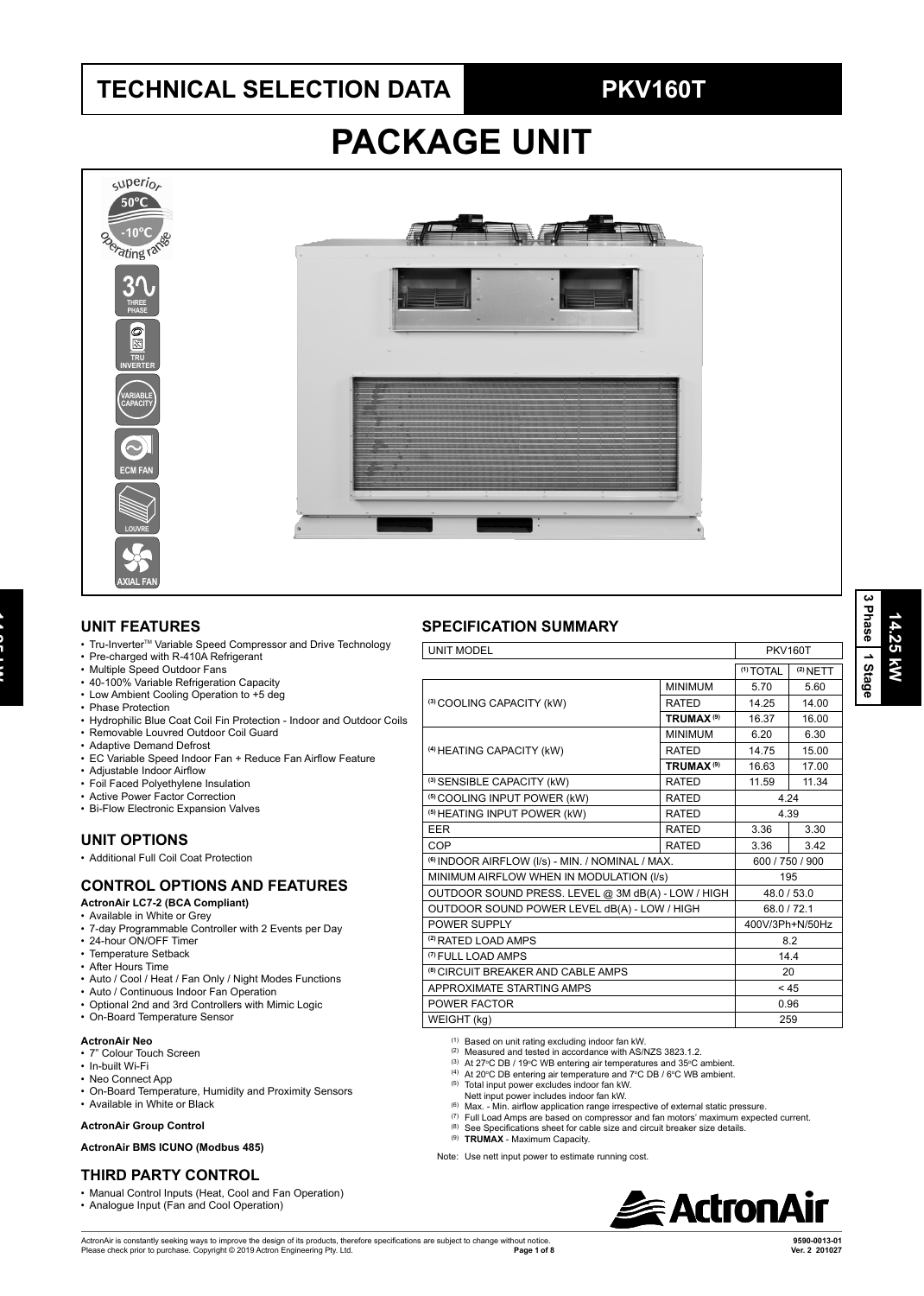## **CAPACITY SELECTION DATA PKV160T**

#### **COOLING PERFORMANCE**

| <b>AIR ENTERING</b> |                 | <b>TOTAL</b>    |      |      |       |       | <b>TOTAL SENSIBLE CAPACITY - KW</b>     |       |       |       |       |       |       |
|---------------------|-----------------|-----------------|------|------|-------|-------|-----------------------------------------|-------|-------|-------|-------|-------|-------|
| <b>OUTDOOR</b>      | <b>INDOOR</b>   | <b>CAPACITY</b> |      |      |       |       | AT DB TEMPERATURE ONTO INDOOR COIL - °C |       |       |       |       |       |       |
| DB-°C               | $WB - C$        | kW              | 20   | 21   | 22    | 23    | 24                                      | 25    | 26    | 27    | 28    | 29    | 30    |
|                     | 16              | 14.48           | 9.14 | 9.69 | 10.25 | 10.80 | 11.36                                   | 11.95 |       |       |       |       |       |
|                     | 17              | 14.95           | 8.80 | 9.24 | 9.68  | 10.45 | 11.23                                   | 11.71 | 12.18 | 12.65 |       |       |       |
| 25                  | 18              | 15.41           | 8.47 | 8.79 | 9.11  | 10.11 | 11.11                                   | 11.47 | 11.82 | 12.57 | 13.32 |       |       |
|                     | 19              | 15.91           | 8.30 | 8.56 | 8.81  | 9.45  | 10.08                                   | 10.98 | 11.89 | 12.06 | 12.23 | 12.47 |       |
|                     | 20              | 16.42           | 8.13 | 8.44 | 8.78  | 9.02  | 9.27                                    | 10.14 | 11.02 | 11.72 | 12.42 | 12.50 | 12.58 |
|                     | 21              | 16.80           |      | 8.33 | 8.77  | 8.97  | 9.18                                    | 9.80  | 10.42 | 11.10 | 11.69 | 12.12 | 12.55 |
|                     | $\overline{22}$ | 17.18           |      |      | 8.75  | 8.92  | 9.08                                    | 9.45  | 9.81  | 10.48 | 10.95 | 11.73 | 12.52 |
|                     | 16              | 13.99           | 8.85 | 9.45 | 10.05 | 10.63 | 11.20                                   | 11.66 |       |       |       |       |       |
|                     | 17              | 14.47           | 8.32 | 8.87 | 9.43  | 10.22 | 11.01                                   | 11.43 | 11.86 | 12.29 |       |       |       |
|                     | 18              | 14.95           | 7.78 | 8.30 | 8.81  | 9.81  | 10.81                                   | 11.21 | 11.62 | 11.99 | 12.37 |       |       |
| 30                  | 19              | 15.26           | 7.76 | 8.10 | 8.45  | 9.13  | 9.81                                    | 10.77 | 11.73 | 11.80 | 11.87 | 12.29 |       |
|                     | 20              | 15.70           | 7.74 | 8.01 | 8.39  | 8.67  | 8.95                                    | 9.84  | 10.74 | 11.47 | 11.96 | 12.20 | 12.44 |
|                     | $\overline{21}$ | 15.99           |      | 7.91 | 8.37  | 8.66  | 8.94                                    | 9.55  | 10.16 | 10.76 | 11.32 | 11.85 | 12.38 |
|                     | $\overline{22}$ | 16.28           |      |      | 8.34  | 8.64  | 8.94                                    | 9.26  | 9.58  | 10.05 | 10.67 | 11.50 | 12.32 |
|                     | 16              | 13.80           | 8.42 | 9.04 | 9.67  | 10.40 | 11.12                                   | 11.59 |       |       |       |       |       |
|                     | 17              | 13.78           | 7.87 | 8.46 | 9.06  | 9.93  | 10.79                                   | 11.30 | 11.80 | 12.31 |       |       |       |
|                     | 18              | 13.76           | 7.31 | 7.88 | 8.45  | 9.46  | 10.46                                   | 11.01 | 11.55 | 11.71 | 11.86 |       |       |
| 35                  | 19              | 14.25           | 7.11 | 7.63 | 8.14  | 8.79  | 9.45                                    | 10.42 | 11.40 | 11.59 | 11.78 | 12.23 |       |
|                     | $\overline{20}$ | 14.77           | 6.91 | 7.50 | 7.74  | 8.10  | 8.46                                    | 9.43  | 10.40 | 11.16 | 11.84 | 12.01 | 12.31 |
|                     | $\overline{21}$ | 15.14           |      | 7.37 | 7.54  | 7.97  | 8.40                                    | 9.04  | 9.68  | 10.42 | 11.10 | 11.63 | 12.23 |
|                     | $\overline{22}$ | 15.50           |      |      | 7.34  | 7.84  | 8.34                                    | 8.65  | 8.95  | 9.69  | 10.35 | 11.25 | 12.15 |
|                     | 16              | 12.54           | 8.21 | 8.86 | 9.50  | 10.19 | 10.87                                   | 11.38 |       |       |       |       |       |
|                     | 17              | 12.98           | 7.51 | 8.19 | 8.86  | 9.70  | 10.54                                   | 11.06 | 11.59 | 12.11 |       |       |       |
|                     | 18              | 13.41           | 6.81 | 7.51 | 8.21  | 9.21  | 10.21                                   | 10.74 | 11.27 | 11.57 | 11.87 |       |       |
| 40                  | 19              | 13.66           | 6.78 | 7.01 | 7.23  | 8.20  | 9.17                                    | 10.10 | 11.03 | 11.16 | 11.67 | 12.18 |       |
|                     | $\overline{20}$ | 14.16           | 6.75 | 6.75 | 6.81  | 7.49  | 8.16                                    | 9.19  | 10.22 | 10.74 | 11.94 | 12.06 | 12.26 |
|                     | $\overline{21}$ | 14.56           |      | 6.50 | 6.60  | 7.26  | 7.91                                    | 8.63  | 9.35  | 10.02 | 11.02 | 11.55 | 12.12 |
|                     | $\overline{22}$ | 14.95           |      |      | 6.40  | 7.03  | 7.67                                    | 8.07  | 8.48  | 9.30  | 10.10 | 11.04 | 11.99 |
|                     | 16              | 11.91           | 7.93 | 8.52 | 9.10  | 9.85  | 10.60                                   | 11.08 |       |       |       |       |       |
|                     | 17              | 12.25           | 7.53 | 7.98 | 8.44  | 9.35  | 10.27                                   | 10.78 | 11.30 | 11.81 |       |       |       |
|                     | 18              | 12.60           | 7.12 | 7.45 | 7.77  | 8.86  | 9.94                                    | 10.48 | 11.03 | 11.45 | 11.86 |       |       |
| 45                  | $\overline{19}$ | 12.87           | 6.68 | 6.93 | 7.18  | 8.05  | 8.91                                    | 9.89  | 10.86 | 11.22 | 11.65 | 12.07 |       |
|                     | 20              | 13.25           | 6.24 | 6.67 | 6.71  | 7.29  | 7.87                                    | 8.86  | 9.86  | 10.79 | 11.71 | 11.92 | 12.13 |
|                     | $\overline{21}$ | 13.58           |      | 6.42 | 6.47  | 7.08  | 7.69                                    | 8.31  | 8.93  | 9.82  | 10.75 | 11.35 | 11.94 |
|                     | $\overline{22}$ | 13.92           |      |      | 6.23  | 6.88  | 7.52                                    | 7.76  | 8.00  | 8.85  | 9.79  | 10.77 | 11.76 |
|                     | 16              | 11.21           | 7.65 | 7.99 | 8.32  | 9.33  | 10.34                                   | 10.97 |       |       |       |       |       |
|                     | 17              | 11.58           | 6.99 | 7.48 | 7.98  | 9.00  | 10.02                                   | 10.64 | 11.26 | 11.88 |       |       |       |
| 50                  | 18              | 11.96           | 6.32 | 6.98 | 7.64  | 8.66  | 9.69                                    | 10.31 | 10.93 | 11.16 | 11.39 |       |       |
|                     | 19              | 12.16           | 6.18 | 6.38 | 6.57  | 7.62  | 8.67                                    | 9.65  | 10.63 | 10.91 | 11.19 | 11.47 |       |
|                     | $\overline{20}$ | 12.50           | 6.04 | 6.08 | 6.24  | 6.95  | 7.66                                    | 8.65  | 9.64  | 10.43 | 11.21 | 11.36 | 11.52 |
|                     | 21              | 12.88           |      | 5.77 | 6.07  | 6.76  | 7.45                                    | 8.06  | 8.67  | 9.29  | 10.40 | 10.94 | 11.49 |
|                     | $\overline{22}$ | 13.26           |      |      | 5.90  | 6.57  | 7.23                                    | 7.47  | 7.70  | 8.15  | 9.58  | 10.52 | 11.45 |

#### **HEATING PERFORMANCE**

| <b>WB TEMP</b><br>ON OD |       |       |       |       | TOTAL HEATING CAPACITY - kW<br>AT DB ENTERING INDOOR - °C |       |       |       |       |       |
|-------------------------|-------|-------|-------|-------|-----------------------------------------------------------|-------|-------|-------|-------|-------|
| <b>COIL-</b> °C         |       | 16    |       | 18    |                                                           | 20    |       | 22    |       | 24    |
|                         | ΤН    | IН    | ΤН    | ıн    | TН                                                        | IН    | ΤН    | IН    | ΤН    | ıн    |
| $-10$                   | 9.36  | 8.98  | 9.32  | 8.95  | 9.28                                                      | 8.91  | 9.23  | 8.86  | 9.19  | 8.82  |
| -8                      | 9.97  | 9.47  | 9.92  | 9.42  | 9.87                                                      | 9.37  | 9.82  | 9.32  | 9.76  | 9.27  |
| $-6$                    | 10.60 | 9.96  | 10.54 | 9.90  | 10.48                                                     | 9.85  | 10.46 | 9.83  | 10.40 | 9.78  |
| $-4$                    | 11.27 | 10.37 | 11.19 | 10.29 | 11.16                                                     | 10.27 | 11.10 | 10.21 | 11.03 | 10.15 |
| $-2$                    | 12.00 | 10.68 | 11.92 | 10.61 | 11.84                                                     | 10.54 | 11.77 | 10.47 | 11.70 | 10.41 |
| $\Omega$                | 12.71 | 11.18 | 12.62 | 11.10 | 12.56                                                     | 11.06 | 12.47 | 10.98 | 12.39 | 10.91 |
| 2                       | 13.41 | 12.21 | 13.31 | 12.11 | 13.21                                                     | 12.02 | 13.11 | 11.93 | 13.02 | 11.85 |
| 4                       | 14.19 | 14.19 | 14.04 | 14.04 | 13.96                                                     | 13.96 | 13.87 | 13.87 | 13.77 | 13.77 |
| 6                       | 15.00 | 15.00 | 14.87 | 14.87 | 14.75                                                     | 14.75 | 14.63 | 14.63 | 14.54 | 14.54 |
| 8                       | 15.84 | 15.84 | 15.69 | 15.69 | 15.56                                                     | 15.56 | 15.44 | 15.44 | 15.33 | 15.33 |
| 10                      | 16.70 | 16.70 | 16.56 | 16.56 | 16.41                                                     | 16.41 | 16.28 | 16.28 | 16.15 | 16.15 |
| 12                      | 17.60 | 17.60 | 17.45 | 17.45 | 17.29                                                     | 17.29 | 17.13 | 17.13 | 16.99 | 16.99 |
| 14                      | 18.53 | 18.53 | 18.36 | 18.36 | 18.19                                                     | 18.19 | 18.02 | 18.02 | 17.87 | 17.87 |
| 16                      | 19.50 | 19.50 | 19.30 | 19.30 | 19.12                                                     | 19.12 | 18.94 | 18.94 | 18.76 | 18.76 |
| 18                      | 20.50 | 20.50 | 20.29 | 20.29 | 20.08                                                     | 20.08 | 19.87 | 19.87 | 19.67 | 19.67 |

**TH -** Total Heating Capacity (kW).  **IH -** Integrated Heating Capacity (kW) Includes defrost losses.

| <b>AIRFLOW CORRECTION MULTIPLIER</b> |        |        |        |       |         |       |        |        |
|--------------------------------------|--------|--------|--------|-------|---------|-------|--------|--------|
| % VARIATION                          | $-20%$ | $-15%$ | $-10%$ | $-5%$ | Nominal | $+5%$ | $+10%$ | $+15%$ |
| <b>INDOOR AIRFLOW</b><br>(1/s)       | 600    | 637    | 675    | 713   | 750     | 788   | 825    | 863    |
| TOTAL COOLING                        | 0.965  | 0.982  | 0.989  | 0.997 | 1.000   | 1.004 | 1.009  | 1.015  |
| SENSIBLE COOLING                     | 0.884  | 0.916  | 0.945  | 0.974 | 1.000   | 1.024 | 1.046  | 1.072  |
| <b>HEATING FACTOR</b>                | 0.969  | 0.976  | 0.983  | 0.991 | 1.000   | 1.011 | 1.022  | 1.033  |

#### **NOTES:**

1. No allowance has been made for the effect of indoor fan motor.

2. Selection tables are based on nominal airflows.

Correction factors must be applied for selection away from these conditions.



**14.25 kW**

14.25 KW

**3 Phase** 3 Phase 1 Stage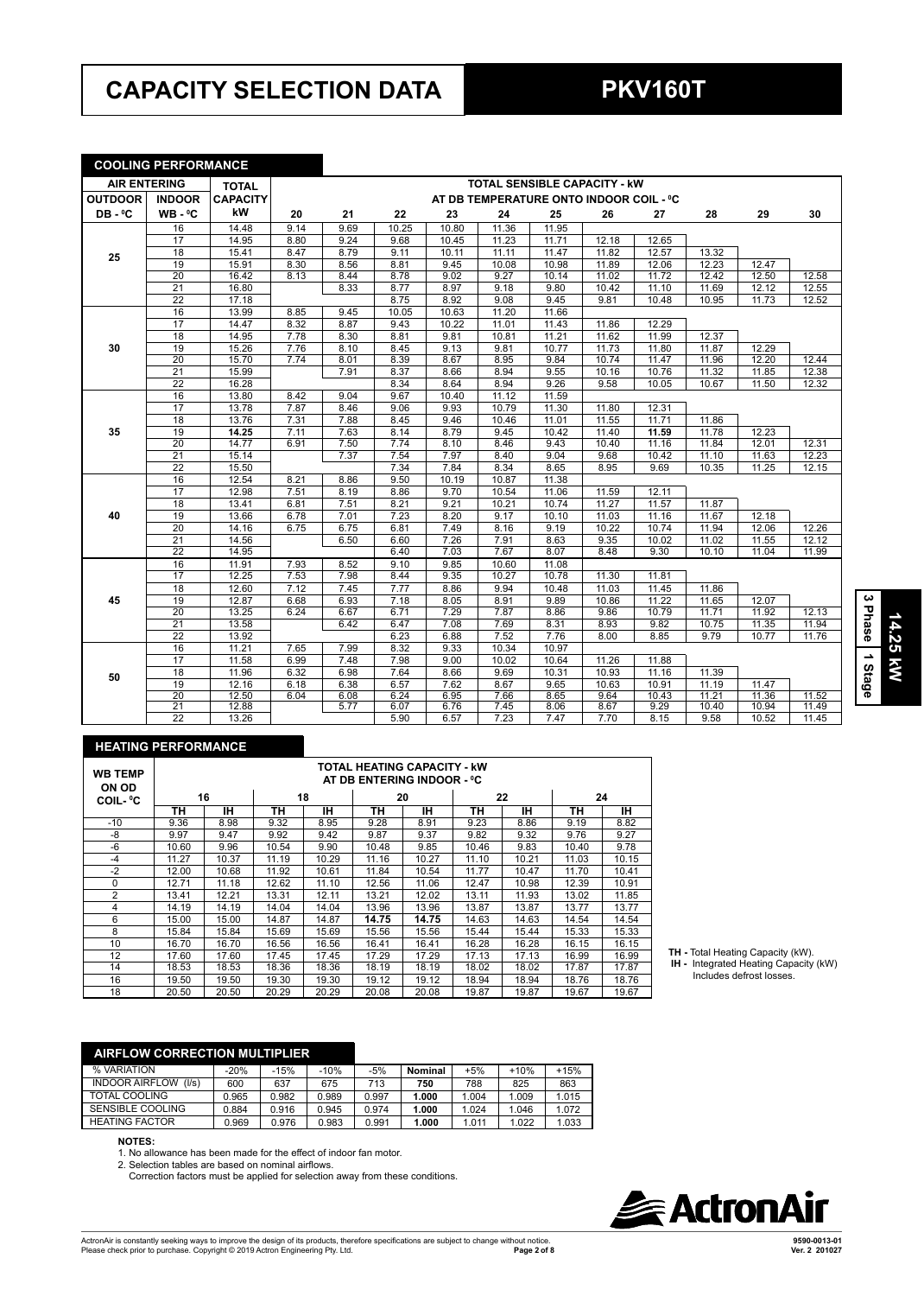#### **APPLICATION RANGE (COMPRESSOR ON)**

|                |       |     |       |     |       |     | <b>EXTERNAL STATIC PRESSURE (Pa)</b> |     |       |     |                             |     |
|----------------|-------|-----|-------|-----|-------|-----|--------------------------------------|-----|-------|-----|-----------------------------|-----|
| <b>AIRFLOW</b> | 50    |     | 100   |     | 150   |     | 200                                  |     | 250   |     | 300                         |     |
| (I/s)          | % PWM | w   | % PWM | w   | % PWM | w   | % PWM                                | w   | % PWM | w   | % PWM                       | W   |
| 600            | 40    | 139 | 47    | 196 | 54    | 257 | 60                                   | 317 | 69    | 380 | 92                          | 450 |
| 650            | 45    | 164 | 52    | 223 | 59    | 290 | 65                                   | 351 | 76    | 421 | 99                          | 492 |
| 700            | 51    | 196 | 58    | 261 | 64    | 322 | 71                                   | 393 | 86    | 465 |                             |     |
| 750            | 57    | 231 | 63    | 291 | 70    | 362 | 78                                   | 443 | 95    | 509 |                             |     |
| 800            | 62    | 259 | 70    | 339 | 77    | 413 | 84                                   | 485 |       |     |                             |     |
| 850            | 69    | 304 | 77    | 387 | 83    | 459 | 94                                   | 539 |       |     | <b>MOTOR / BLOWER LIMIT</b> |     |
| 900            | 76    | 349 | 83    | 431 | 89    | 507 |                                      |     |       |     |                             |     |

#### **REDUCED AIRFLOW \*(COMPRESSOR OFF)**

|                 |        |                             |       |     |       |     | <b>EXTERNAL STATIC PRESSURE (Pa)</b> |     |         |     |       |     |
|-----------------|--------|-----------------------------|-------|-----|-------|-----|--------------------------------------|-----|---------|-----|-------|-----|
| <b>IAIRFLOW</b> | 50     |                             | 100   |     | 150   |     | 200                                  |     | 250     |     | 300   |     |
| (I/s)           | l% PWM | w                           | % PWM | w   | % PWM | W   | $%$ PWM                              | w   | $%$ PWM | W   | % PWM | W   |
| 200             |        | <b>MOTOR / BLOWER LIMIT</b> |       |     | 22    | 87  | 27                                   | 123 | 31      | 150 |       |     |
| 250             |        |                             | 21    | 73  | 26    | 108 | 30                                   | 139 | 35      | 181 | 44    | 220 |
| 300             |        |                             | 24    | 85  | 29    | 121 | 34                                   | 162 | 38      | 197 | 51    | 245 |
| 350             | 21     | 61                          | 27    | 98  | 33    | 142 | 38                                   | 184 | 43      | 223 | 58    | 279 |
| 400             | 22     | 64                          | 30    | 109 | 36    | 155 | 42                                   | 206 | 48      | 255 | 64    | 306 |
| 450             | 27     | 82                          | 34    | 129 | 40    | 176 | 46                                   | 228 | 53      | 284 | 70    | 338 |
| 500             | 31     | 98                          | 38    | 149 | 44    | 197 | 51                                   | 259 | 58      | 316 | 76    | 373 |
| 550             | 36     | 122                         | 42    | 169 | 49    | 227 | 55                                   | 282 | 63      | 346 | 84    | 411 |

#### **NOTES**

\* Reduced fan airflow is the airflow during compressor OFF operation (optional feature)

**W** = Indoor Fan Power, Watts

**PWM** = Pulse Width Modulation Setting, % PWM (Adjustable through the NEO / LC7-2 Control Interface or Outdoor Board)

|                 | Default Fan Speed Value at 100Pa |
|-----------------|----------------------------------|
| Speed           | Default PWM (adjustable)         |
| High PWM $(\%)$ | 83                               |
| Medium PWM (%)  | 63                               |
| Low PWM $(\% )$ | 48                               |

|                      | <b>Indoor Fan PWM Limits</b> |
|----------------------|------------------------------|
| PWM High Limit       | 99                           |
| <b>PWM Low Limit</b> | 40                           |



**14.25 kW**

14.25 KW

**3 Phase**  $\begin{bmatrix} 3 \text{ Pransel} \end{bmatrix}$  i Stage

**14.25 kW**<br>25.25 kW

**COMPANY**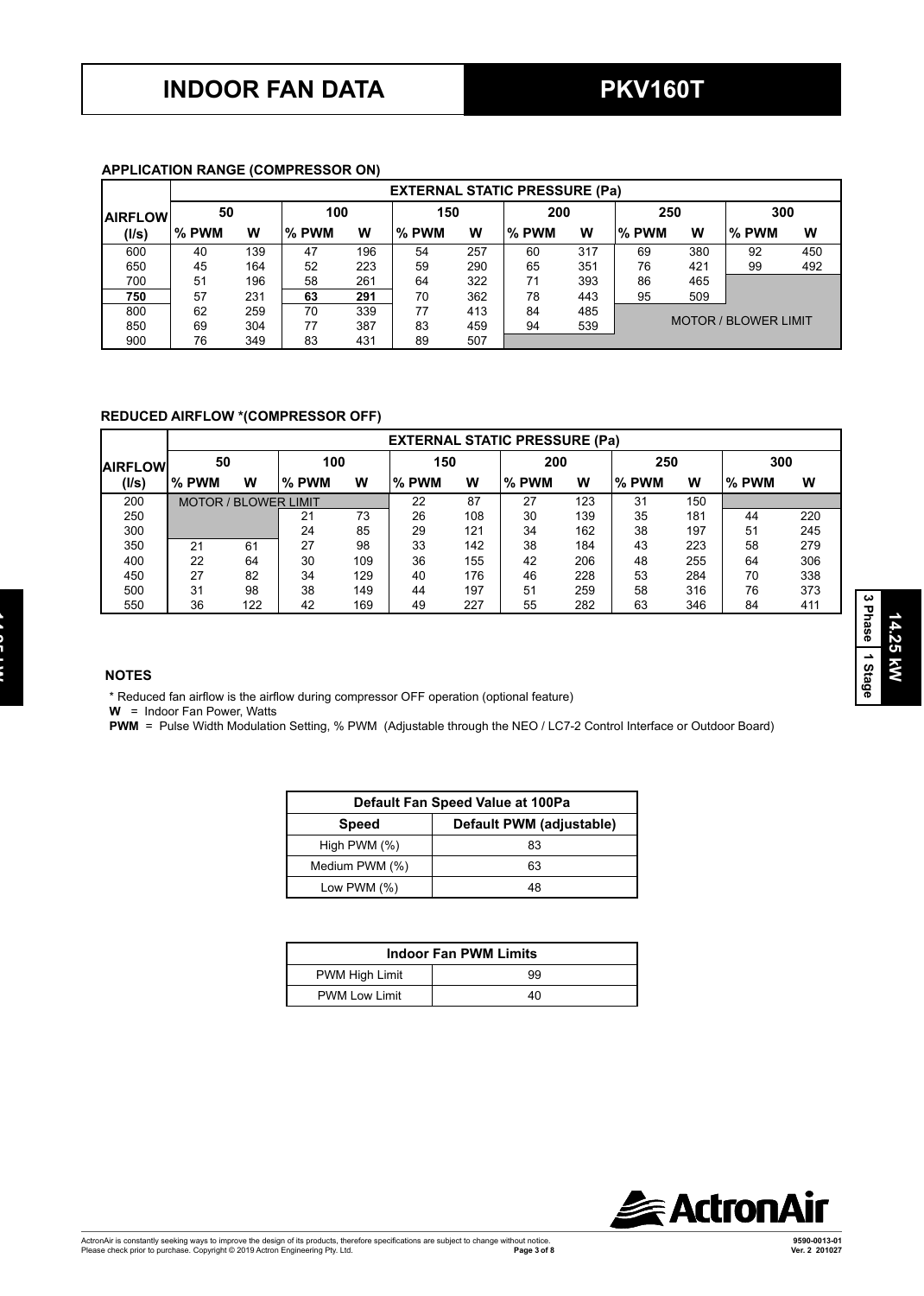

**EXTERNAL STATIC PRESSURE (Pa)** 



3 Phase 1 Stage **3 Phase** 14.25 kW **14.25 kW**

# **INDOOR FAN CURVE PKV160T**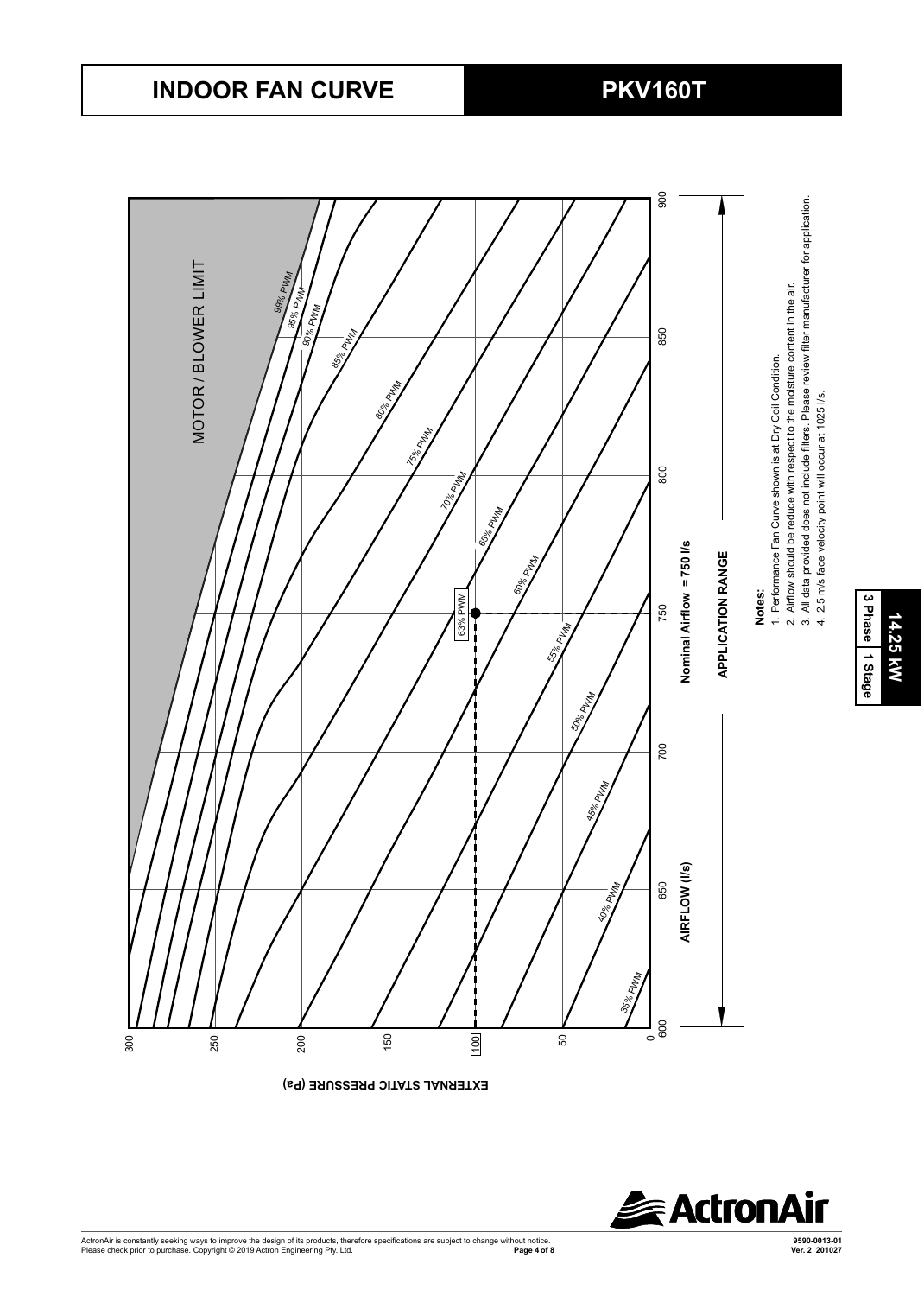### **UNIT DIMENSIONS PKV160T**

**14.25 kW**<br>25.25 kW



| UNIT MODEL NUMBER | <b>UNIT</b><br><b>WEIGHT</b> |    | <b>CORNER WEIGHTS (kg)</b> |    |  |
|-------------------|------------------------------|----|----------------------------|----|--|
|                   | (kg)                         | А  | в                          |    |  |
| <b>PKV160T</b>    | 259                          | 45 | 76                         | 67 |  |

#### **MINIMUM SERVICE ACCESS CLEARANCES and AIRFLOW SPACE ALLOWANCES**



**3 Phase**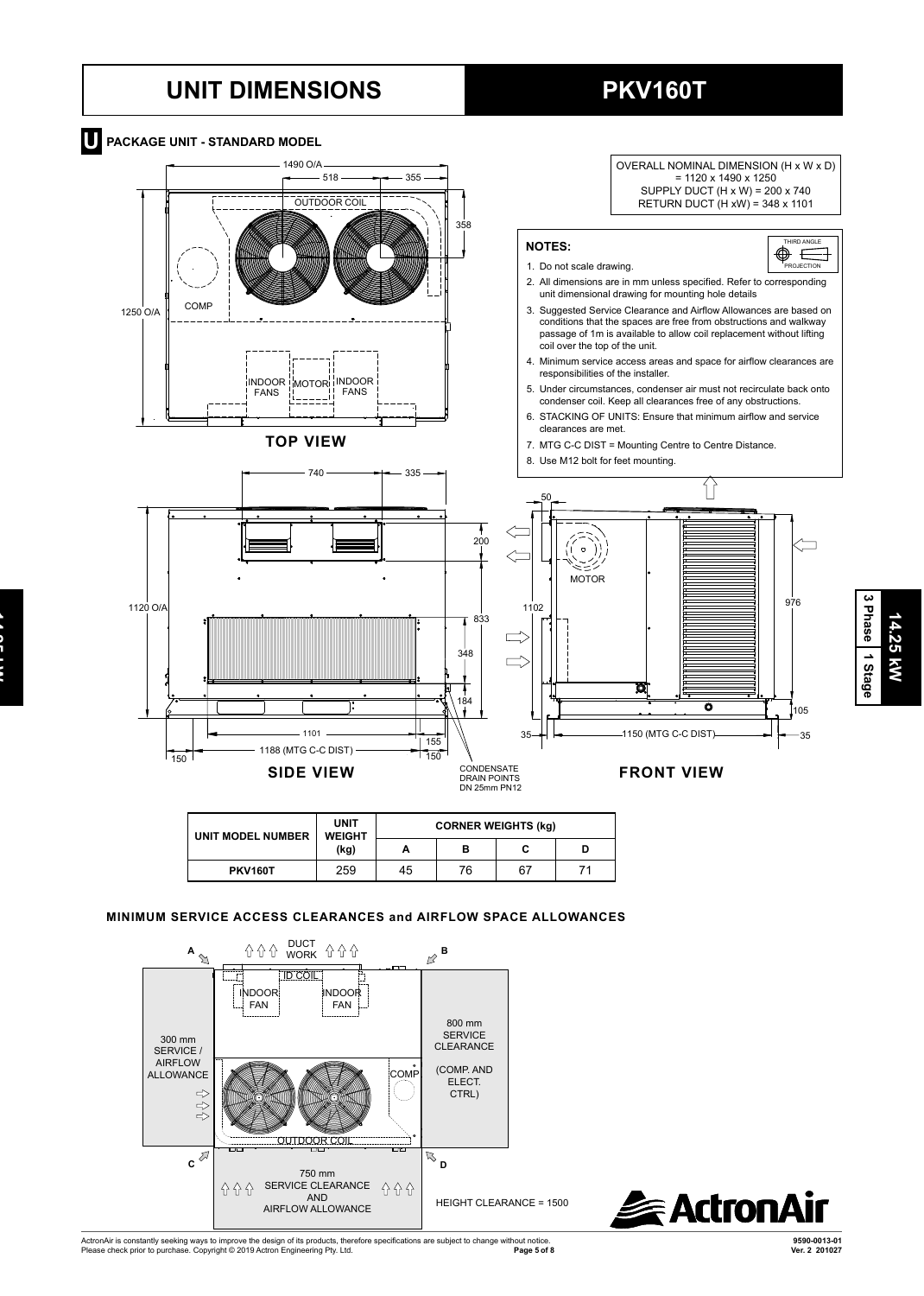### **Outdoor Radiated**

### **Sound Power**

| Level (SWL) |  |
|-------------|--|
|-------------|--|

| Fan   | Sound Power Level |      |      |      | Octave Band Centre Frequency (Hz), dB |      |      |      |
|-------|-------------------|------|------|------|---------------------------------------|------|------|------|
| Speed | dB(A)             | 125  | 250  | 500  | 1k                                    | 2k   | 4k   | 8k   |
| Low   | 68.0              | 63.9 | 64.0 | 65.6 | 64.0                                  | 57.6 | 56.0 | 48.0 |
| High  | 72.1              | 72.7 | 71.5 | 71.6 | 66.2                                  | 61.8 | 57.8 | 48.2 |

#### Indoor Outlet **Level (SWL) Level (SWL) Level (SWL) Level (SWL) Level (SWL) Level (SWL) Level (SPL)** sound **Power Level**

#### **Sound Power Level (SWL)**  $\mathcal{L}$  $\mathcal{L} = \mathcal{L} = \mathcal{L} = \mathcal{L} = \mathcal{L} = \mathcal{L} = \mathcal{L} = \mathcal{L} = \mathcal{L} = \mathcal{L} = \mathcal{L} = \mathcal{L} = \mathcal{L} = \mathcal{L} = \mathcal{L} = \mathcal{L} = \mathcal{L} = \mathcal{L} = \mathcal{L} = \mathcal{L} = \mathcal{L} = \mathcal{L} = \mathcal{L} = \mathcal{L} = \mathcal{L} = \mathcal{L} = \mathcal{L} = \mathcal{L} = \mathcal{L} = \mathcal{L} = \mathcal{L} = \mathcal$

 $H = \frac{1}{2}$ 72.1  $\mathbf{H}$ ,  $\mathbf{H}$ 72.1  $\overline{1}$  $S$ ound Airflow Airflow

| Airflow        | Airflow              | Sound |      |      | Octave Band Centre Frequency (Hz), dB |      |      |      |      |
|----------------|----------------------|-------|------|------|---------------------------------------|------|------|------|------|
| Setting<br>l/s | Power Level<br>dB(A) | 125   | 250  | 500  | 1k                                    | 2k   | 4k   | 8k   |      |
| Nominal        | 750                  | 69.6  | 70.5 | 65.2 | 68.4                                  | 65.2 | 59.2 | 56.0 | 49.9 |

#### **OUTDOOR RADIATED INDOOR OUTLET**





#### **NOTES:**

Radiated sound power levels are based on ISO 3743-1.



**14.25 kW**

14.25 KW

**3 Phase** 3 Phase 1 Stage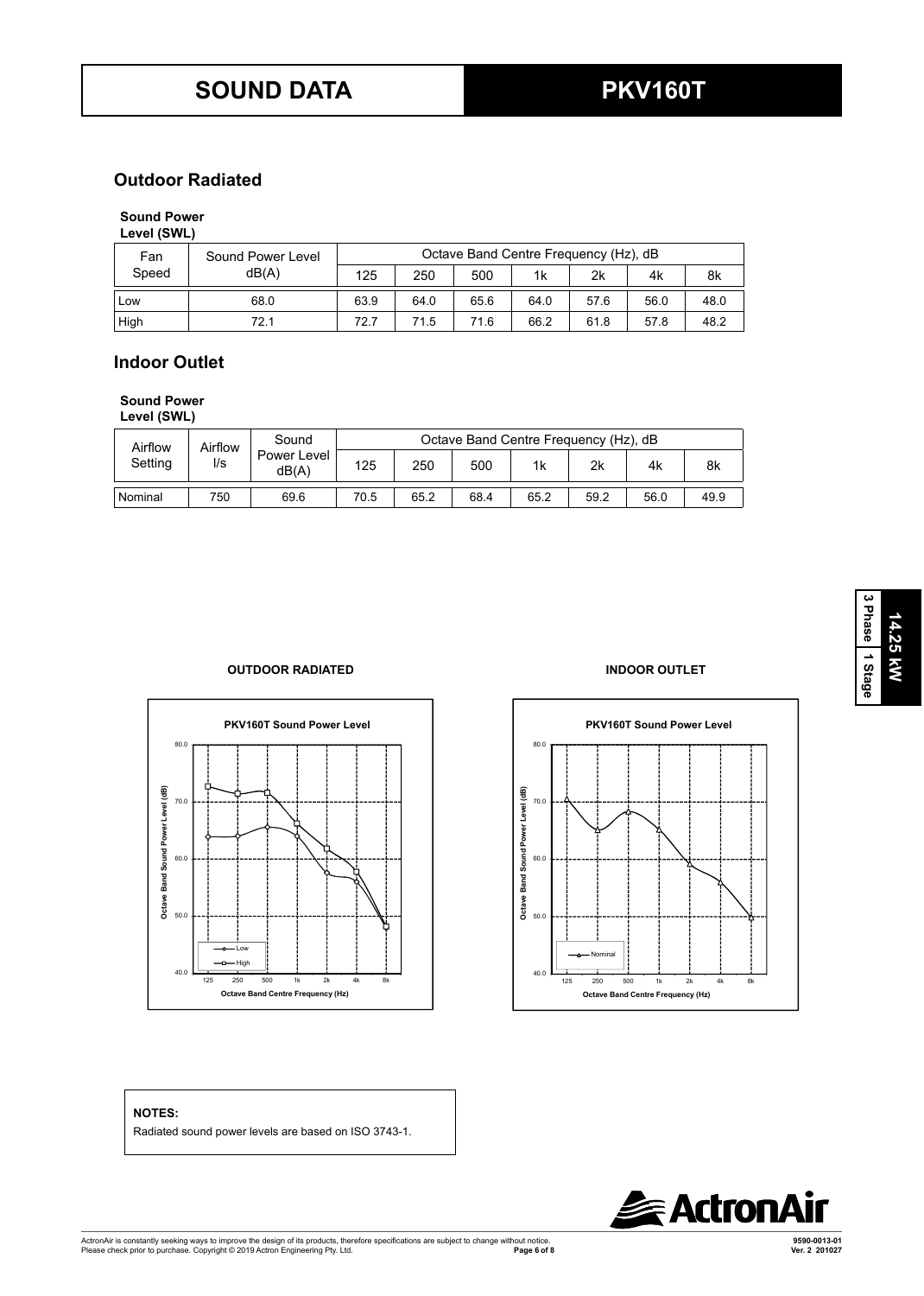## **SPECIFICATIONS PKV160T**

**14.25 kW**<br>25.25 kW

 $\frac{1}{2}$ 

| <b>CONSTRUCTION</b>                                                                                                                                                                                                                                                                                                   |                                              | <b>COMPRESSOR</b>                                                                                                    |                         |                                         |                                                                    |                                 |  |
|-----------------------------------------------------------------------------------------------------------------------------------------------------------------------------------------------------------------------------------------------------------------------------------------------------------------------|----------------------------------------------|----------------------------------------------------------------------------------------------------------------------|-------------------------|-----------------------------------------|--------------------------------------------------------------------|---------------------------------|--|
| <b>CABINET BASE</b>                                                                                                                                                                                                                                                                                                   | 1.1 - 1.6 Galvanised Steel                   | NUMBER PER UNIT x TYPE                                                                                               |                         |                                         | Tru-Inverter Variable Speed                                        |                                 |  |
| CABINET TOP AND SIDES                                                                                                                                                                                                                                                                                                 | 0.9 - 1.1 mm Galvanised Steel                |                                                                                                                      |                         |                                         | Scroll / 1                                                         |                                 |  |
| <b>SURFACE FINISH</b>                                                                                                                                                                                                                                                                                                 | 65 µ Baked Polyester Powder Coat             | <b>FULL LOAD AMPS</b>                                                                                                |                         |                                         | 10.5                                                               |                                 |  |
| <b>INSULATION</b>                                                                                                                                                                                                                                                                                                     |                                              | LOCKED ROTOR AMPS<br>128.0                                                                                           |                         |                                         |                                                                    |                                 |  |
| <b>TYPE</b><br>Foil Faced Polyethylene                                                                                                                                                                                                                                                                                |                                              | <b>STARTING METHOD</b><br>In-built Soft Starting                                                                     |                         |                                         |                                                                    |                                 |  |
|                                                                                                                                                                                                                                                                                                                       |                                              | <b>REFRIGERATION SYSTEM</b>                                                                                          |                         |                                         |                                                                    |                                 |  |
| <b>ELECTRICAL</b>                                                                                                                                                                                                                                                                                                     |                                              | REFRIGERANT TYPE<br><b>R-410A</b>                                                                                    |                         |                                         |                                                                    |                                 |  |
| POWER SUPPLY - 50 Hz                                                                                                                                                                                                                                                                                                  | 400 Volts x 3 Phase + N                      | <b>EXPANSION CONTROL</b>                                                                                             |                         |                                         | Direct Expansion Orifice / EEV                                     |                                 |  |
| VOLTAGE RANGE (min - max)                                                                                                                                                                                                                                                                                             | 380 V - 440 V                                | <b>FACTORY CHARGE (grams)</b>                                                                                        |                         |                                         | 5600                                                               |                                 |  |
| FULL LOAD AMPS* - (L1 / L2 / L3)<br>RATED LOAD AMPS**                                                                                                                                                                                                                                                                 | 11.9 / 14.4 / 10.5<br>8.2                    |                                                                                                                      |                         |                                         |                                                                    |                                 |  |
| APPROXIMATE STARTING AMPS                                                                                                                                                                                                                                                                                             |                                              | <b>PROTECTION DEVICES</b>                                                                                            |                         |                                         |                                                                    |                                 |  |
| <b>IP RATING</b>                                                                                                                                                                                                                                                                                                      | < 45.0<br><b>IP44</b>                        | HIGH PRESSURE CUTOUT SWITCH                                                                                          |                         |                                         | Nonadjustable (Automatic Reset)<br>Nonadjustable (Automatic Reset) |                                 |  |
|                                                                                                                                                                                                                                                                                                                       |                                              | LOW PRESSURE CUTOUT SWITCH                                                                                           |                         |                                         |                                                                    |                                 |  |
| <b>IMPORTANT</b> - The local electricity authority may require limits on starting current and<br>voltage drop, please check prior to purchase.<br>* Full Load Amps are based on Compressor and Fan Motor's maximum expected current.<br>** Rated Load Amps are measured and tested in accordance with AS/NZS3823.1.2. |                                              | COMPRESSOR MOTOR TEMP.                                                                                               |                         |                                         | Internal Thermal Cut-Out                                           |                                 |  |
|                                                                                                                                                                                                                                                                                                                       |                                              | <b>INDOOR FAN OVERLOAD</b>                                                                                           |                         |                                         | Internal Thermal Cut-Out                                           |                                 |  |
|                                                                                                                                                                                                                                                                                                                       |                                              | OUTDOOR FAN OVERLOAD                                                                                                 |                         |                                         | Internal Thermal Cut-Out                                           |                                 |  |
|                                                                                                                                                                                                                                                                                                                       |                                              | <b>SUMP HEATER WATTS</b><br>37 W during compressor off cycle                                                         |                         |                                         |                                                                    |                                 |  |
| <b>CABLE SIZE and CIRCUIT BREAKER SIZE</b><br>Suggested minimum cable size should be used as a guide only, refer to the accordance<br>with the latest edition of the AS/NZS 3000 "Australian/New Zealand Wiring Rules" for more                                                                                       |                                              | <b>ELECTRONIC CONTROLS</b>                                                                                           |                         |                                         |                                                                    |                                 |  |
|                                                                                                                                                                                                                                                                                                                       |                                              |                                                                                                                      | DEFROST METHOD          |                                         |                                                                    | Reverse Cycle                   |  |
| details.                                                                                                                                                                                                                                                                                                              |                                              | <b>DEFROST TYPE</b>                                                                                                  |                         |                                         | <b>Adaptive Demand Defrost</b>                                     |                                 |  |
|                                                                                                                                                                                                                                                                                                                       |                                              |                                                                                                                      | CONTROL CIRCUIT BREAKER |                                         | 10.0 Amps                                                          |                                 |  |
| CABLE SIZE (main line)                                                                                                                                                                                                                                                                                                | 2.5 mm <sup>2</sup> (SUGGESTED MINIMUM)      | LC7-2 FIELD CONTROL WIRING                                                                                           |                         |                                         | Cat5e UTP (AWG24) Data Cable                                       |                                 |  |
| <b>CIRCUIT BREAKER SIZE</b>                                                                                                                                                                                                                                                                                           | 20 Amps                                      | OPERATING RANGE                                                                                                      |                         |                                         |                                                                    |                                 |  |
| <b>OUTDOOR COIL</b>                                                                                                                                                                                                                                                                                                   |                                              | It is essential that the unit is correctly sized for the application and operates within its                         |                         |                                         |                                                                    |                                 |  |
| <b>TUBE TYPE</b>                                                                                                                                                                                                                                                                                                      | Copper - Rifle Bore                          | recommended range of operating conditions as shown below.                                                            |                         |                                         |                                                                    |                                 |  |
| <b>FIN TYPE</b>                                                                                                                                                                                                                                                                                                       | Aluminium - Wave                             |                                                                                                                      |                         |                                         |                                                                    | <b>OUTDOOR</b><br><b>INDOOR</b> |  |
| FIN SPACING (per m)                                                                                                                                                                                                                                                                                                   | 630                                          | <b>MODE</b>                                                                                                          | <b>RANGE</b>            |                                         | <b>AIR INTAKE</b><br><b>AIR INTAKE</b>                             |                                 |  |
| COIL COATING                                                                                                                                                                                                                                                                                                          | Hydrophilic Blue Coat Coil Fin<br>Protection |                                                                                                                      |                         | <b>TEMPERATURE</b><br>30°C DB / 22°C WB |                                                                    | <b>TEMPERATURE</b>              |  |
|                                                                                                                                                                                                                                                                                                                       |                                              | Cooling                                                                                                              | Max.                    | 20°C DB / 16°C WB                       |                                                                    | 50°C DB                         |  |
| <b>OUTDOOR FAN</b>                                                                                                                                                                                                                                                                                                    |                                              |                                                                                                                      | Min.<br>Max.            | 24°C DB                                 |                                                                    | 5°C DB<br>19.5°C DB / 18°C WB   |  |
| NUMBER OF FANS x TYPE                                                                                                                                                                                                                                                                                                 | 2 x Axial                                    | Heating                                                                                                              |                         |                                         | 16°C DB                                                            | $-15^{\circ}$ CDB               |  |
| NUMBER OF BLADES PER FAN                                                                                                                                                                                                                                                                                              | 5                                            |                                                                                                                      | Min.                    |                                         |                                                                    |                                 |  |
| DIAMETER (mm)                                                                                                                                                                                                                                                                                                         | 450                                          | <b>AIR FILTERS</b>                                                                                                   |                         |                                         |                                                                    |                                 |  |
| OUTPUT kW (each)                                                                                                                                                                                                                                                                                                      | 0.145                                        | All return air including fresh air must have adequate filters supplied and fitted by the                             |                         |                                         |                                                                    |                                 |  |
| MOTOR TYPE / DRIVE TYPE                                                                                                                                                                                                                                                                                               | 6 Pole External Rotor / Direct               | installing contractor. Filters must be located in accessible location between the return air<br>grille and the unit. |                         |                                         |                                                                    |                                 |  |
| FAN SPEED CONTROL                                                                                                                                                                                                                                                                                                     | 3 Speed via Capacitor                        | ActronAir does not supply or make any provisions for return air filter.                                              |                         |                                         |                                                                    |                                 |  |
| The standard type outdoor fans fitted to this unit will only accept 5 Pa of external static<br>resistance.                                                                                                                                                                                                            |                                              |                                                                                                                      |                         |                                         |                                                                    |                                 |  |
| <b>INDOOR COIL</b>                                                                                                                                                                                                                                                                                                    |                                              | <b>UNIT COMPLIANCE</b>                                                                                               |                         |                                         |                                                                    |                                 |  |
| <b>TUBE TYPE</b>                                                                                                                                                                                                                                                                                                      | Copper - Rifle Bore                          | • AS/NZS 3823.2 (MEPS)                                                                                               |                         |                                         |                                                                    |                                 |  |
| FIN TYPE                                                                                                                                                                                                                                                                                                              | Aluminium - Louvre                           | AS/NZS 4755.3.1 (DRM1, 2 and 3)<br>• AS/NZS CISPR 11, Group 1 Class A (EMC)                                          |                         |                                         |                                                                    |                                 |  |
| FIN SPACING (per m)                                                                                                                                                                                                                                                                                                   | 472                                          |                                                                                                                      |                         |                                         |                                                                    |                                 |  |
| <b>COIL COATING</b>                                                                                                                                                                                                                                                                                                   | Hydrophilic Blue Coat Coil Fin<br>Protection |                                                                                                                      |                         |                                         |                                                                    |                                 |  |
| <b>INDOOR FAN</b>                                                                                                                                                                                                                                                                                                     |                                              |                                                                                                                      |                         |                                         |                                                                    |                                 |  |
| NUMBER OF FANS x TYPE                                                                                                                                                                                                                                                                                                 | 1 x Twin Deck Centrifugal EC Fan             |                                                                                                                      |                         |                                         |                                                                    |                                 |  |
| DIAMETER (mm)                                                                                                                                                                                                                                                                                                         | 204 x 204                                    |                                                                                                                      |                         |                                         |                                                                    |                                 |  |
| <b>INPUT kW</b>                                                                                                                                                                                                                                                                                                       | 0.25                                         |                                                                                                                      |                         |                                         |                                                                    |                                 |  |
| MOTOR TYPE / DRIVE TYPE                                                                                                                                                                                                                                                                                               | Variable Speed EC Motor / Direct             |                                                                                                                      |                         |                                         |                                                                    |                                 |  |
| FAN SPEED CONTROL                                                                                                                                                                                                                                                                                                     | Electronic Control                           |                                                                                                                      |                         |                                         |                                                                    |                                 |  |
|                                                                                                                                                                                                                                                                                                                       |                                              |                                                                                                                      |                         |                                         |                                                                    |                                 |  |

 $\mathsf{l}$ 

**3 Phase**